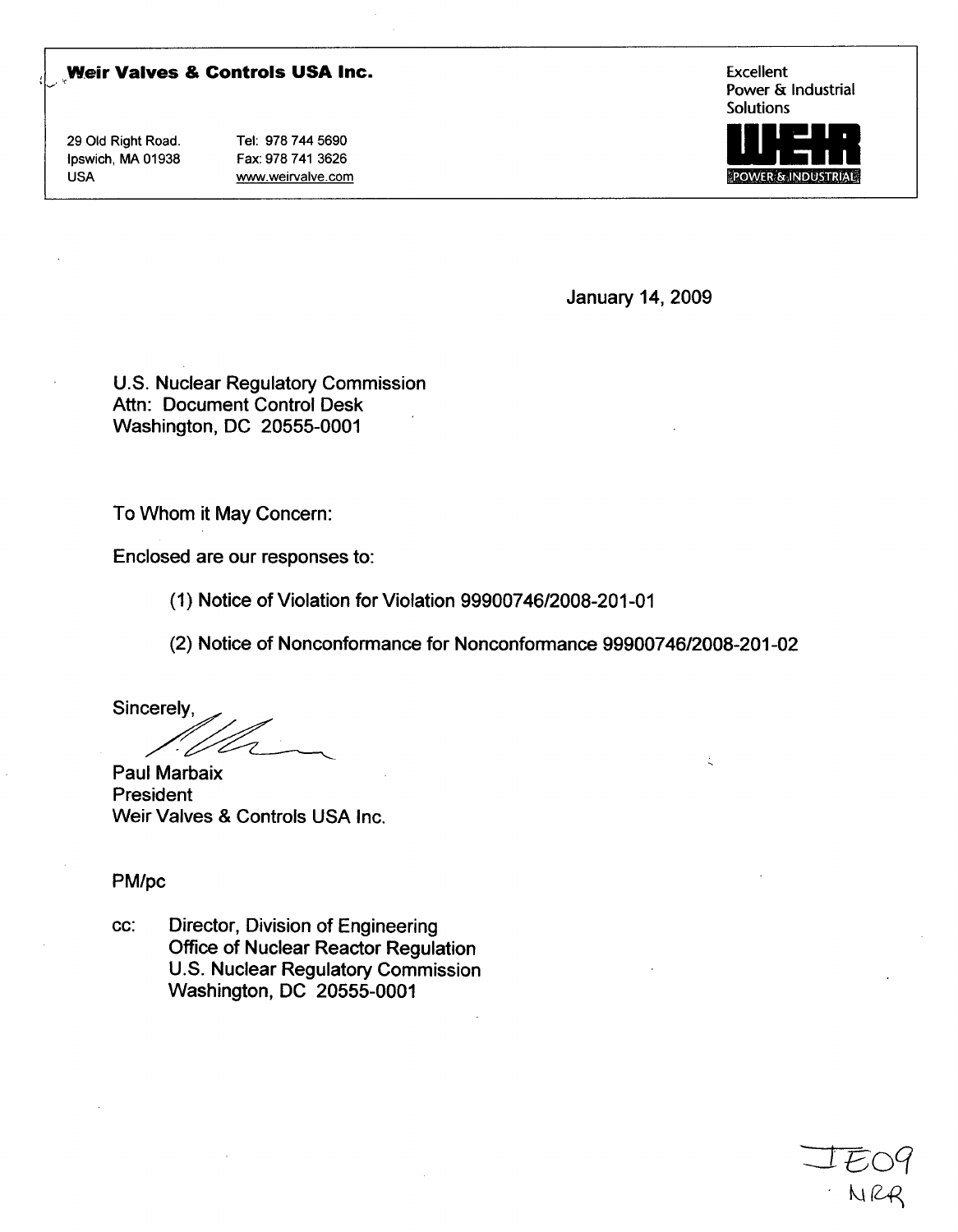## REPLY TO **A NOTICE** OF **VIOLATION** (Violation **99900746/2008-201-01)**

## 1. Reason for the violation

وفعاناهم ولايكم

The completed documentation of the Part 21 evaluation that had been initiated by Weir Valves & Controls USA, Inc. (WVC) did not contain or reference the very intensive evaluation that had been performed, thus it appeared that WVC had not performed an evaluation.

For the Constellation Energy valve (WVC job number 53797), the weak link analysis requirement came from PCR No. 2007-0019 Rev. 1 Data Sheet, Note 5, "Supplier to provide seismic weak link qualification of valve to ASME III req'ts."

ASME III does not include requirements for weak link qualification. In addition, Constellation Energy had reviewed and approved the weak link analysis that was submitted by WVC. For these reasons, we came to the conclusion that the customer's purchase order requirements had been met and, therefore, that there was no deviation requiring evaluation in accordance with Part 21.

The weak link analysis conducted did not include a set screw that is used to position the spline adapter, which could have been a contributing factor to valve operational failure.

2. Corrective steps that have been taken and the results achieved

After further review and a more thorough understanding of the 1 OCFR Part 21 requirements, WVC continued its evaluation and concluded that it does not have the capability to determine whether a substantial safety hazard could be created (i.e., whether or not a defect exists).

During the evaluation, it was determined that two customers are affected by this condition. The affected customers have been notified of the deviation in accordance with 1 OCFR Part 21.21(b).

This information has been included in WVC's Part 21 evaluation which has been completed and filed.

3. Corrective steps that will be taken to avoid further violations

To preclude further violations, a discussion, documented as a training session, was held among the cognizant parties at WVC regarding the Violation and the associated corrective action.

4. The date when full compliance was achieved

Full compliance was achieved on 1-14-09.